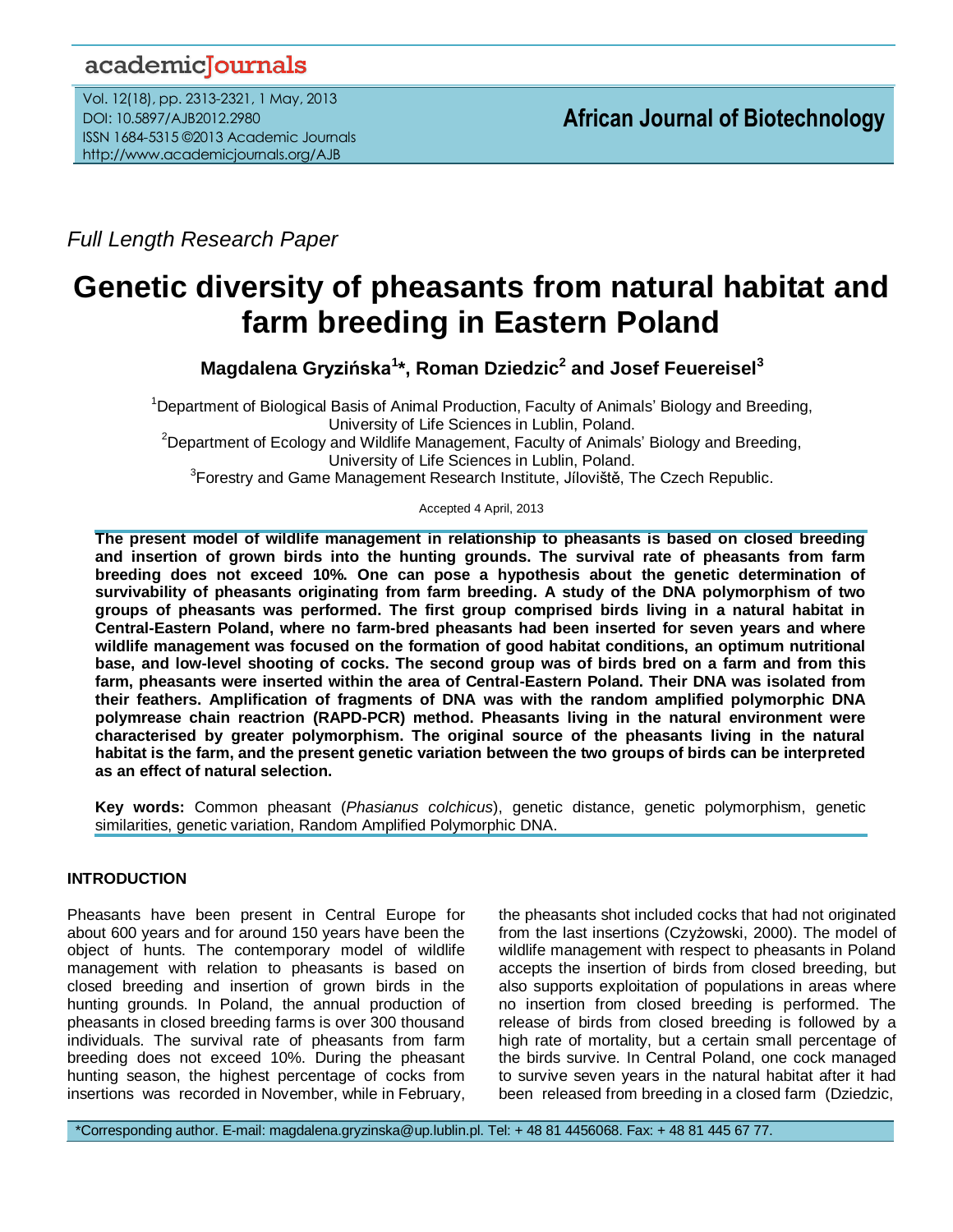

**Figure 1.** The map showing the research area of pheasant in Poland.

unpublished). One can pose a hypothesis about the genetic determination of survivability of pheasants originating from farm breeding. The low survival of farm-bred pheasants may be caused by difficulties in adapting to living in the wild, plus high predation level, hunting pressure and environmental conditions.

According to Weigend and Romanov, random amplified fragments of DNA (RAPD) are among the most frequently applied methods for the estimation of biodiversity (Weigend and Romanov, 2001). Described for the first time by Williams et al. (1990), it is a proven technique of genome analysis that, apart from the identification of genotypes, estimates the occurrence of genetic diversity and affinity among them. In this study, we utilised the random amplified polymorphic DNA (RAPD) markers (Welsh and McClelland, 1990; Nusser et al., 1996; Khaliq et al., 2010) in order to estimate the genetic diversity of the pheasant populations (*Phasianus colchicus*). The study of polymorphism with this method does not require preliminary information on the sequence of the analysed DNA and the exact primer sequence (Grosberg et al., 1996).

The possibility of survivable sampling of material for analyses, with no interference whatsoever, and isolation of genome DNA from the urine, faeces or feathers, the ease of performance of the analysis and rapid verification of results, make RAPD one of the most useful techniques for the genetic estimation of populations (Backeljau et al., 1995). The method permits the identification of genetic diversity without knowledge of preliminary information about the sequence of the analysed DNA. RAPD-PCR has found an extensive practical application in studies on closed-bred and wild-living populations of example crocodiles (Yau et al., 2002), insects (Moya et al., 2001) including bird species (Semenova et al., 1996; Giesel et al., 1997; Dolmatova et al., 2000; Muhammad et al., 2010; Riaz et al., 2011) and many other organisms.

The objective of the study presented here was to compare pheasants from a farm-bred environment and from wild-living, where no insertions had been performed over a long period of time, which appears to be an interesting problem in both the research and the practical aspects, using genetic molecular analyses as a comparison criterion with a high level of credibility.

#### **MATERIALS AND METHODS**

#### **Study sites and sampling**

The study was conducted based on pheasants living in the area of the Lublin Upland situated in Central-Eastern Poland (Figure 1). The research material was pheasants living in a natural habitat and birds bred on a farm. The number of pheasants on the Lublin region is about 40 thousand, and in Poland about 435 thousand. 45 cocks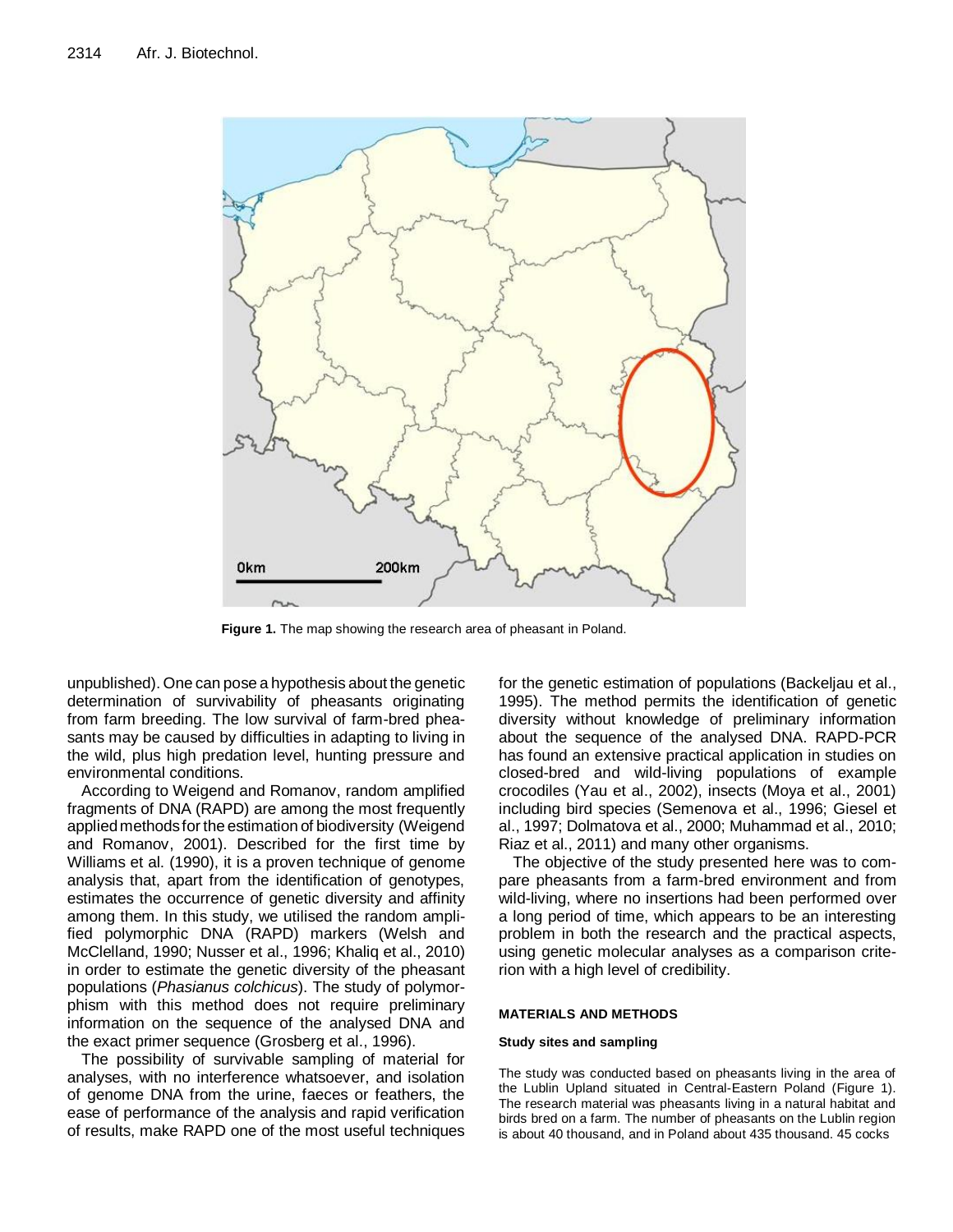were acquired from each of the two locations. The pheasants from the natural habitat were acquired through shooting, from a hunting district with a surface area of around 62,000 ha (62 km<sup>2</sup>). That area is characterised by a ca. 9% share of forests, and a considerable percentage of horticultural and orchard cultures. Within this area, no pheasant insertions had been performed for seven years, while wildlife management relating to pheasants was focused on ensuring good nutritional and shielding conditions, and the annual shot of cocks was about 50. The comparative group of pheasants were cocks from a pheasant breeding farm situated in the Lublin Province. All grown birds from the farm were destined for hunting districts of the Lublin Province. All material for the study was acquired in December of the same year. The pheasants from farm-breeding were designated as (A) and those from the natural habitat as (B).

#### **Laboratory procedures**

From each population, 45 feathers were collected. Their DNA was isolated from their feathers using a commercial QIAamp® Mini Kit (from Nails and Hairs), with modifications consisting in the extension of incubation at 56°C to 24 h. Residues of connecting tissue of the papilla inside the pith of the feather quill were scraped off into one test tube. Amplification of the DNA fragments with the RAPD-PCR method was conducted on the basis of two pairs of Proligo starters with the following sequence: pair I: 1) ABI-01 5'GTTTCGCTCC3', 2. ABI-02 5'TGACCCTGG3'; pair II: 1.PRZ-01 5'ATGAGGTTA3', 2) PRZ-02 5'ATGACGTTGA3'. Total volume of each PCR reaction was 25 μl containing 50 ng/μl of DNA, 2.5 mM Mgcl<sub>2</sub>, 10 x PCR buffer, 2.5 mM of each dNTP, 1 U.I. of Taq polymerase and 50 ng/μl of each primer in the first reaction gTTTCgCTCC and TgACCCTgg, and in the second reaction, ATgAggTTa and ATgACgTTgA. The reaction was conducted using the following thermal cycle: initial denaturation at 94°C for 5 min, followed by 46 cycles, each of which included three phases: denaturation at 94°C for 1 min, starter addition at 36°C for 2 min, elongation at 72°C for 1 min. The final stage of the programme was final elongation at 72°C for 10 min. The PCR-RAPD reaction was conducted in a MJ Research PTC-225 Peltier Thermal Cycler.

After the amplification, the product was separated with the electrophoretic method on 1.8% agarose gel with an admixture of ethidium bromide at 80 V for 210 min. Tagging with ethidium bromide as an intercalating agent consists in its excitation with light with a wavelength of 302 nm. The molecular weight standard was the marker GeneRuler™ 50bp DNA Ladder, from Fermentas, that contained 13 visible fragments with the following lengths: 50, 100, 150, 200, 250, 300, 400, 500, 600, 700, 800, 900 and 1031 base pairs. Electrophoresis was conducted in Tris borate EDTA (TBE) buffer using the apparatus Sub-cell<sup>®</sup> GT, BIORAD. Data acquisition was performed using a CCD system composed of a CCD camera, a dark room, a UV transilluminator, Syngen BTX - 26.M. Data processing was made using the Scion Image software.

#### **Data analysis**

Documentation of the study was photographs of the gel in which the separation by electro-phoresis took place. The resulting matrix was imported into different programmes for data elaboration. Each locus was treated as a two-allele system. Each amplified band was treated as a dominant allele and scored as 1 and the absence of allele was scored as 0. Analysis of the results of electrophoresis was made using the PopGen (Yeh et al., 1999). A single allelic ladder was created for all birds studied and then every single individual was compared to it. The presence/absence of each band was scored by analysing the electro-phoretic profile obtained for each specimen. The Nei's average gene diversity (H) and the Shannon Index (S) were used for statistical analysis (Lewontin, 1972; Nei,

1973). The genetic identity and genetic distance (Nei, 1972, 1978) was calculated by PopGen software (V. 1.31). A genetic similarity dendrogram among the specimens were constructed by using the coefficient and the unweighted pair group method, with an arithmetic mean (UPGMA) cluster analysis algorithm in the computer program (MEGA4) (Tamura et al. 2007).

## **RESULTS**

For the first pair of starters: (1. ABI-01 5'GTTTCGCTCC3', 2. ABI-02 5'TGACCCTGG3') results obtained indicated that polymorphism of DNA from farmbred and wild-living pheasants. Nine phenotypes were recorded, out of which five different ones were obtained for the farm-bred birds (A) and seven among the wildliving birds (B) (Figure 2).

Types observed phenotypes (A-I) for farm-bred and wild-living pheasant are presented on Figure 1. One band was characteristic of individuals denoted as A, two bands of G, three bandsof H. Four bands were obtained for birds denoted as C and F, six bands for B and D, and the largest number of bands, eight bands was found for individuals denoted as I.

For the phenotypes from farm-bred pheasants (using the first pair of starters), five different (A, B, C, D and E) ones were obtained, and seven for wild-living pheasant (C, D, E, F, G, H and I) (Figure 3).

The level of genetic diversity in the two populations were  $H = 0.339$  and  $S = 0.4963$  (Table 1) in farm-bred pheasants, and H =  $0.253$  and S =  $0.3643$  (Table 1) in wild-living pheasants. High levels of results of genetic diversity were indicated in this species.

Table 2 presents the genetic similarities and genetic distances between farm-bred pheasants' and wild-living pheasants' genotypes using the first pair of starters. The genetic distance among the two populations was 0.6435 and genetic identity was 0.5219 (Table 2).

The dendrogram (Figure 4) illustrates the genetic distances between the phenotypes studied using the first pair of starter. Based on the dendrogram, it was determined that the greatest distances were noted between individuals from the farm-bred population and the wildliving population. The smallest distances were noted between individuals from the same population.

The second reaction (pair of starters: 1.PRZ-01 5'ATGAGGTTA3', 2. PRZ-02 5'ATGACGTTGA3') also revealed the occurrence of one to eight bands located at the height of around 250 to about 1050 bp (Figure 5). On the basis of analysis of the results obtained it was determined that there occurred a characteristic band at the height of about 250 bp. Within the numbers of bands observed, the numbers of phenotypes determined by the bands were studied. A single band was characteristic of individuals denoted as C, four bands as D and E, five bands as B, six bands as A, while the highest number of bands eight was recorded for individuals denoted as F. Using the second pair of starters, six different phenotypes were obtained, three of which were A, B and C among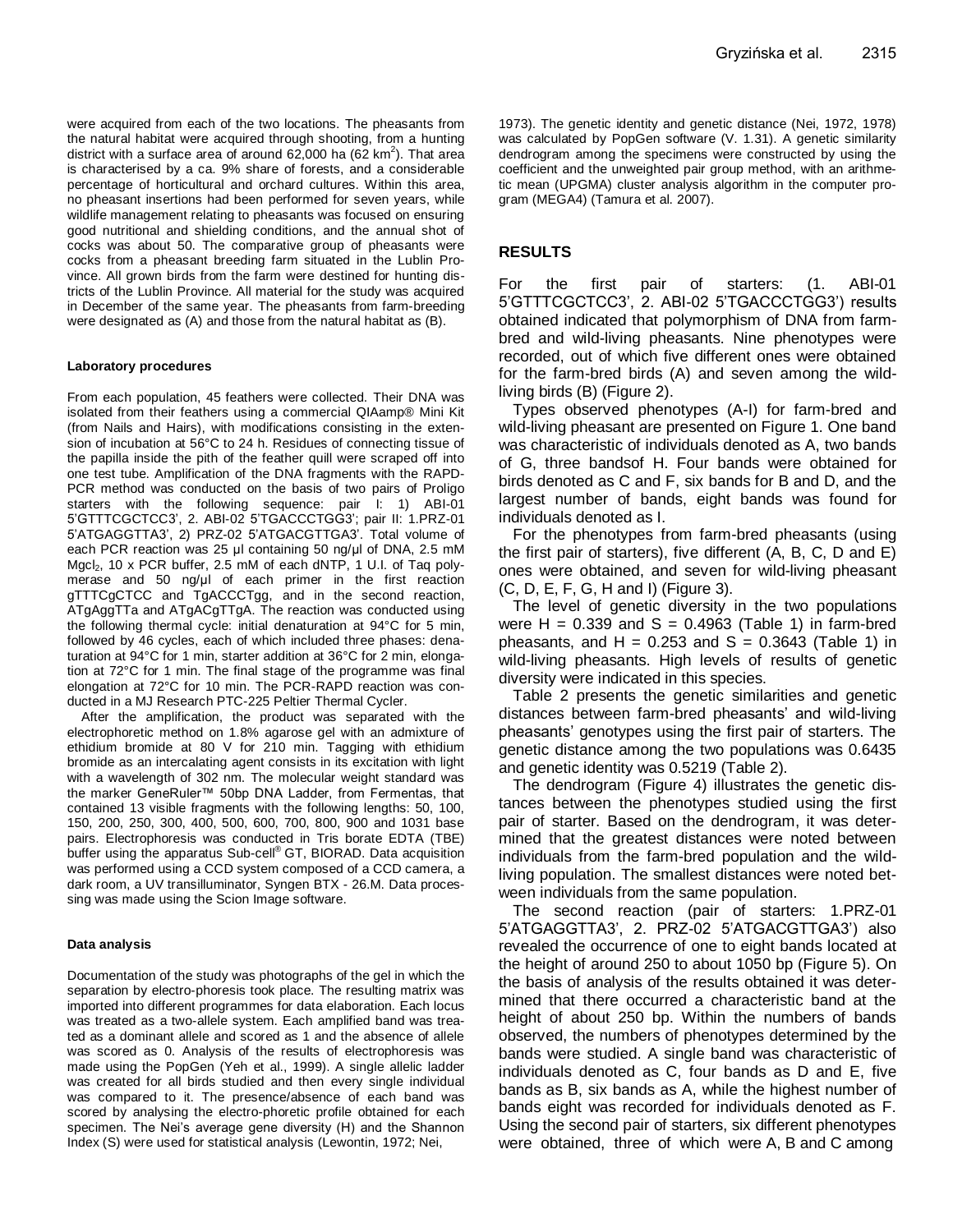

**Figure 2.** Kinds of pheasant phenotype identified using the first pair of starters with the RAPD-PDR method.



Figure 3. Numbers of particular phenotype obtained after electrophoresis with the use of the first pair of starters with the RAPD-PDR method.

| <b>Table 1.</b> Genetic variation within population. |  |  |
|------------------------------------------------------|--|--|
|------------------------------------------------------|--|--|

| Population            | Nt | Np |        |       |        |
|-----------------------|----|----|--------|-------|--------|
| Farm-bred pheasants   |    |    | 100.00 | 0.339 | 0.4963 |
| Wild-living pheasants |    |    | 87.50  | 0.253 | 0.3643 |

Nt, Number of total loci; Np, number of polymorphic loci; P, percentage of polymorphic loci; H, Nei's (1973) gene diversity; S, Shannon's Information index.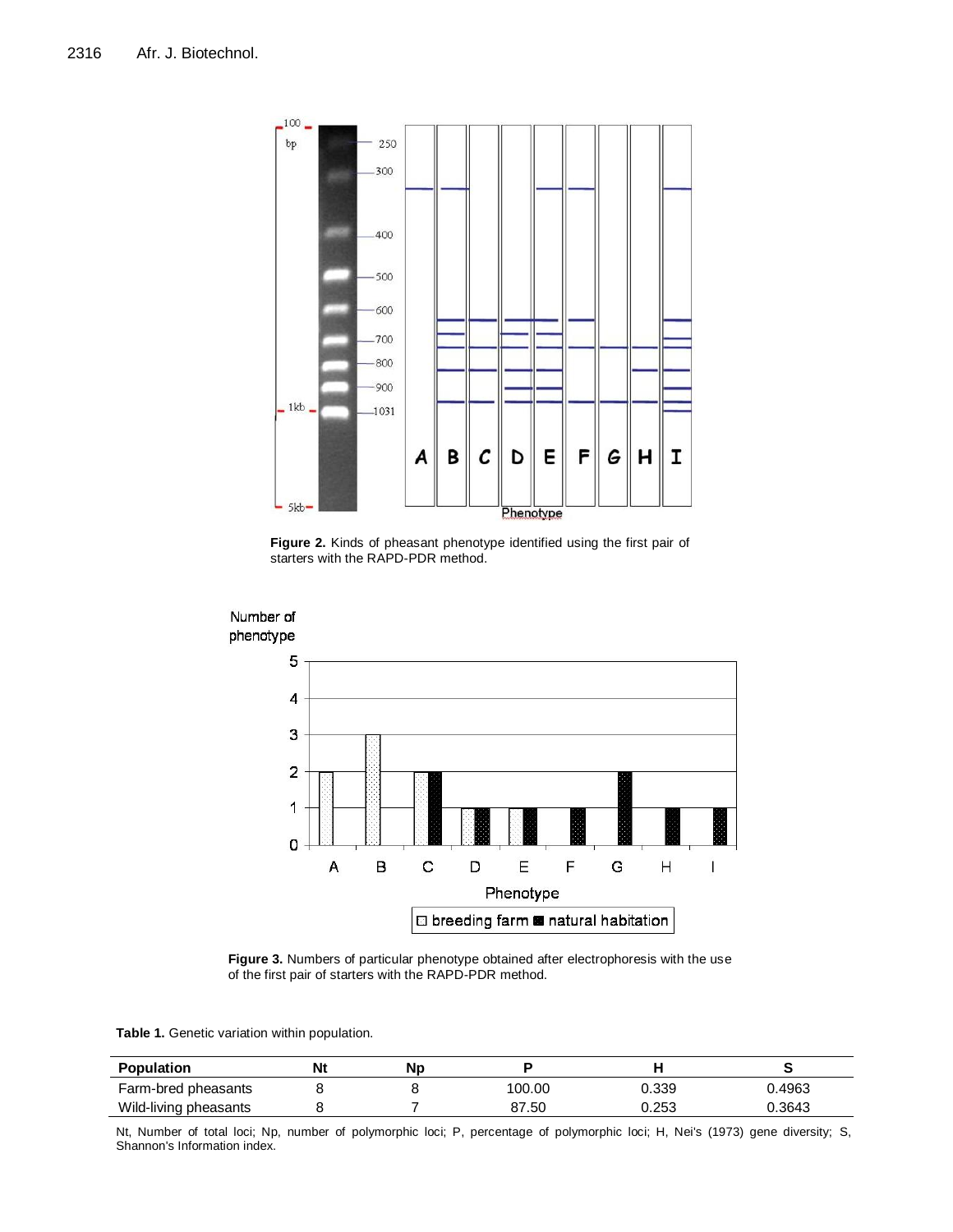

**Figure 4.** Dendrogram of the Nei genetic (Nei, 1978) distances between the studied pheasant genotype with the use the first pair of starters (UPGMA method).

pheasants from farm-breeding and five among the wildliving birds of B, C, D, E and F (Figure 6).

Table 3 presents the genetic similarities and genetic distances between farm-bred pheasants' and wild-living pheasants' genotypes using the second pair of starters. The genetic distance among the two populations was 0.7746 and genetic identity was 0.3554 (Table 3).

The dendrogram (Figure 7) illustrates the genetic distances between the phenotype studied using the second pair of starters. On the basis of the dendrogram, it was determined that the greatest distances were noted between individuals from the farm-bred population and those from the wild-living population. The least distances were noted between individuals from the same population.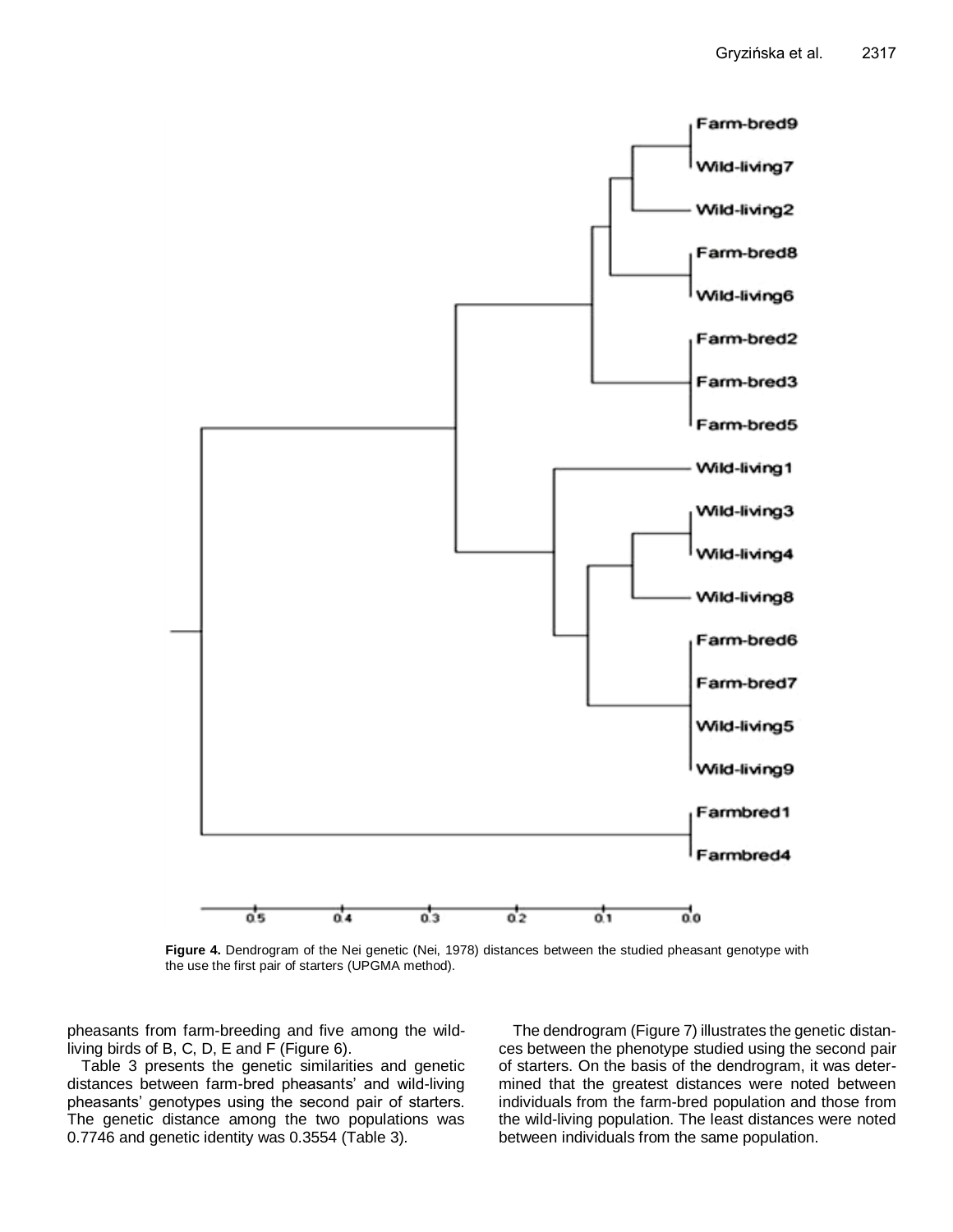

**Figure 5.** Kinds of pheasant phenotype determined with the use of the second pair of starters with the RAPD-PDR method

**Table 2.** Genetic similarities (above the diagonal) and Nei genetic distances (Nei, 1978) (below the diagonal) between farm-bred pheasants and wild-living pheasants genotypes using the first pair of starters.

| <b>Population</b>     | <b>Farm-bred pheasant</b> | <b>Wild-living pheasant</b> |
|-----------------------|---------------------------|-----------------------------|
| Farm-bred pheasants   | *****                     | 0.6435                      |
| Wild-living pheasants | 0.5219                    | *****                       |

**Table 3.** Genetic similarities (above the diagonal) and Nei genetic distances (below the diagonal) between farm-bred pheasants and wild-living pheasants genotypes using the second pair of starters.

| Population            | <b>Farm-bred pheasant</b> | Wild-living pheasant |
|-----------------------|---------------------------|----------------------|
| Farm-bred pheasants   | *****                     | 0.7746               |
| Wild-living pheasants | 0.3554                    | *****                |

# **DISCUSSION**

The objective of this study was to analyse the genetic of variation between two populations of *P. colchicus*. The first came from a breeding farm and the second was from a natural habitat.

A team of American researchers applied the RAPD

technique in a study on the genetic diversity of *P. colchicus* in Iowa (United States) and found a high level of applicability of the technique for the study of genetic diversity of *P. Colchicus* (Giesel et al., 1997). However, a Pakistani team rated differentiated genetic of diversity *Acridotheres tristis* species revealed by RAPD-PCR (Imtiaz et al., 2011).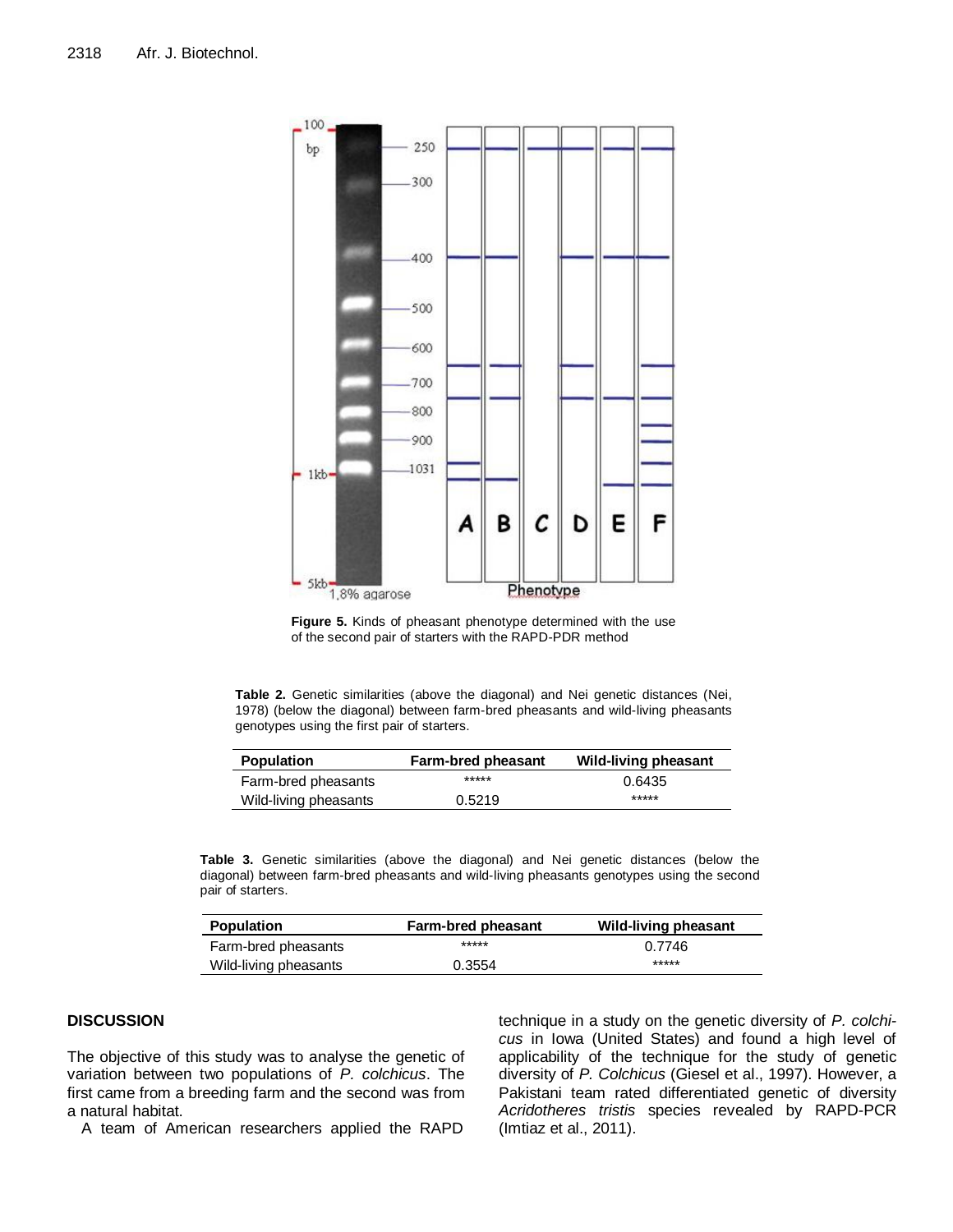

**Figure 6.** Numbers of particular phenotype obtained during electrophoresis with the use of the second pair of starters with the RAPD-PDR method.



**Figure 7.** Dendrogram of the Nei genetic (Nei, 1978) between the studied pheasant genotype with the use the second pair of starters (UPGMA method).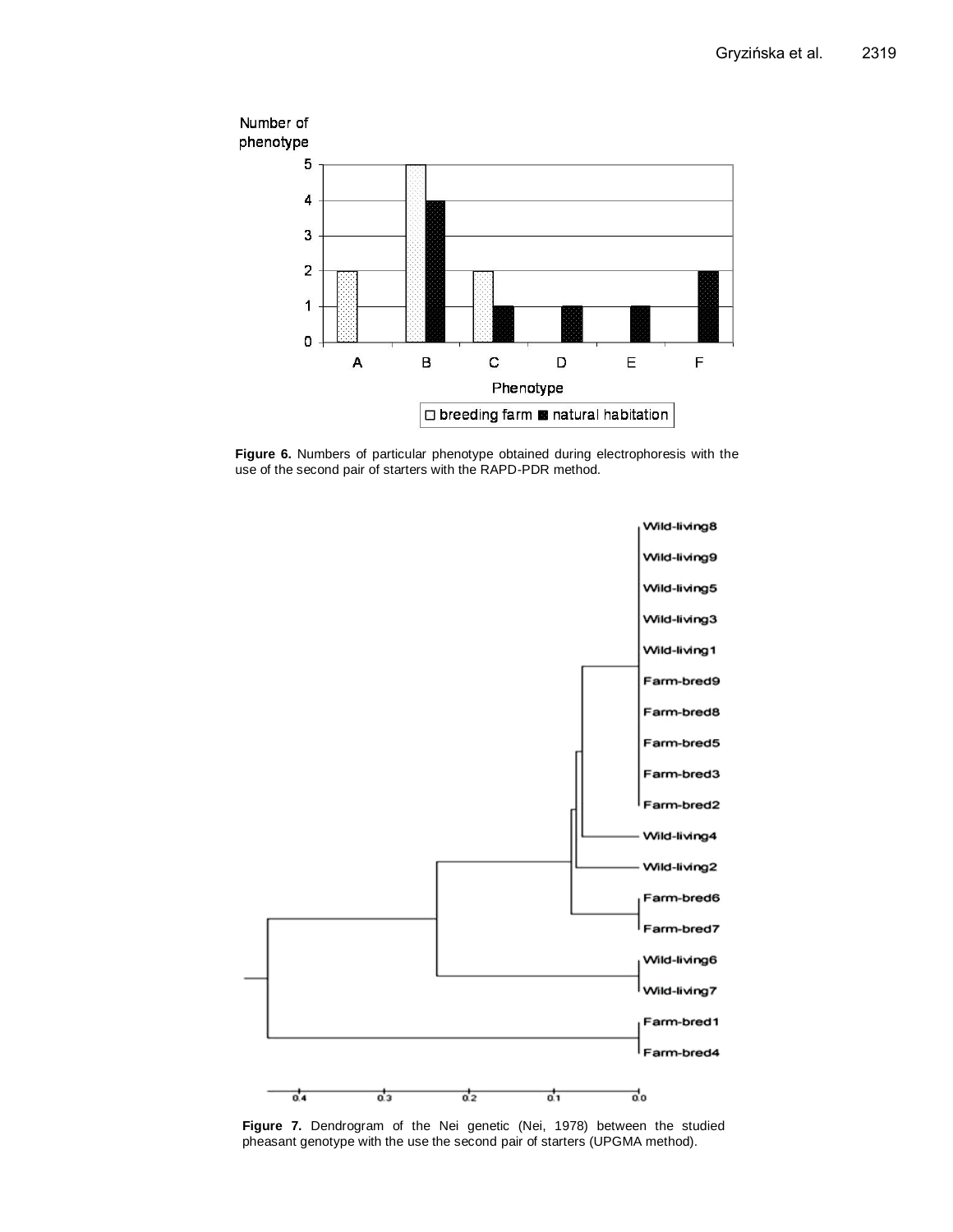In *P. colchicus*, the polymorphism was quite high for the first pair of starters  $(P=100.00\%)$ , and lower for the second pair of starters (P=87.50%) (Table 1); a result comparable with that obtained from the local population of the Manchurian pheasant (*P. colchicus*) while applying RAPD (P = 79.4%) (Kulikova et al., 2002); also wild Iran and captive Azerbaijan Pheasant populations  $(P =$ 86.70%) (Zarringhabaie et al., 2012). However, Muhammad et al. (2010) for Prinia (*Prinia burnesii*) obtained percentage of polymorphic loci from 48.11 to 93.07 (Muhammad et al., 2010). Different authors using RAPD markers reported either low  $(P = 25)$  for red-cockaded woodpecker *Picoides borealis* (Haig et al., 1994), lightfooted clapper rail, (Nusser et al., 1996) *Acridotheres tristis* (Imtiaz et al., 2011), or highfor carrion *Corvus corone*, jungle crows *Corvus macrorhynchos* (Spiridonova et al., 2003), poultry (Gryzińska, 2008) levels of genetic diversity in avian species.

Genetic distance is another parameter providing important insight into the differentiation among populations. The genetic distance between farm breeding and natural habitat was similar among the first and second pairs of primers (Figures 3 and 6). The greater value of the Nei's genetic distance (1978) was disclosed between pheasants from farm-breeding and wild-living using the second pair of starters -  $D = 0.7746$  (Tables 2 and 3).

Pheasants living in the natural habitat, with no individuals inserted from the farm, were characterised by stronger polymorphism, which was manifest in a greater number of phenotypes. For the first pair of starters, the number of phenotypes specific only for pheasants from the natural habitat was twice as high as for those from farm breeding. For the second pair of starters, the difference was three-fold. The pheasants living in the natural habitat originally came from farm breeding.

High polymorphism and gene diversity of pheasants in natural habitat indicates good signs of rich genetic. The results concerning the genetic structure of the two populations of pheasants have implications from the conservation viewpoint. It is a well known fact that understanding the pattern of genetic variation is a critical step to assess species' fitness and to plan a conservation strategy (Reed et al., 2002). This study will help in the future conservation plans of this species in Poland.

The study reveals the occurrence of DNA polymorphism in the case of pheasants. Within the material studied, there occurred from between one to eight bands of different lengths for the two pairs of starters. On the basis of the material collected, we can state the presence of certain characteristic bands that occur in most of the farm-bred and wild-living individuals studied. In the two RAPD-PCR reactions performed with different pairs of starters, similar results were obtained.

Based on the analyses performed within this study, we can state that the method can be successfully applied for the determination of differences between various populations of animals belonging to a single species.

# **ACKNOWLEDGEMENT**

We thank the Polish Hunting Association, Department of Lublin, for allowing us to use their sampling and data.

## **REFERENCES**

- Backeljau T, De Bruyn L, De Wolf H, Jordaens K., Van Dongen S., Verhagen R., Winnepenninckx B (1995). Random Amplified Polymorphic DNA (RAPD) and parsimony methods. Cladistics 1:119- 130.
- Czyżowski P (2000). The functioning of populations of pheasants (*Phasianus colchicus L.*) in the western Lublin Region. PhD thesis, University of Life Sciences, Lublin.
- Dolmatova IY, Saitbatalov TF, Gareev FT (2000). RAPD Analysis of the genetic polymorphism in duck: Differences among breeds. Genetika. 36:682-687.
- Dziedzic R (2012). Information unpublished
- Giesel JT, Brazeau D, Koppelman R, Shiver D (1997). Ring-Necked Pheasant Population Genetic Structure. J. Wild. Manage. 61:1332- 1338.
- Grossberg RK, Levitan DR, Cameron BB (1996). Characterization of genetic structure and geneologies using RAPD-PCR markers: A random primer for the novice or nervous. Molecular Zoology: Advances, Strategies and Protocols, (eds D. Joan & S.R. Palumbi), pp 67-100. Wiley-Liss, New York.
- Gryzińska M (2008). The DNA polymorphism analysed according to the RAPD-PCR method and useful characteristics of hens. Современный Научный Вестник, Серия: Виология, Медицина, Химия (in English: Modern Sci Herald. Series: Biology, Medicine, Chemistry). 27: 5-17.
- Haig SM, Rhymer JM, Heckel DG (1994). Population differentiation in randomly amplified polymorphic DNA of Red-cockaded Woodpeckers (*Picoides borealis*). Mol. Ecol. 3:581-595.
- Imtiaz A, Khan AA, Babar M, Riaz M, Akhtar N, Arshad M, Khaliq I (2011). Genetic diversity of Pakistani common myna (*Acridotheres tristis*) revealed by RAPD-PCR. Afr. J. Biotechnol. 10(40):7751-7755.
- Khaliq I, Babar M, Riaz M, Khan AA (2010). Genetic diversity in see-see partridge (*Ammoperdix griseogularis, Galliformes*) populations from sub-Himalayan Mountain ranges of Pakistan. Belgian J. Zool. 140:227-232.
- Kulikova IV, Chelomina GN, Zhuravlev YN (2002). RAPD-PCR Analysis of Genetic Diversity in the *Manchurian Pheasant*. Russ. J Gen. 38: 699-703.
- Lewontin RC (1972). The apportionment of human diversity. J. Evol. Biol. 6:381-398.
- Moya A, Guirao P, Cifuentes DF, Beitia F, Cenis JL (2001). Genetic diversity of Iberian populations of *Bemisia tabaci* (Hemiptera: Aleyrodidae) based on random amplified polymorphic DNApolymerase chain reaction. Mol. Ecol. 10:891-897.
- Muhammad S, Khan AA, Babar M, Riaz M, Akhtar N, Khaliq I (2010). Population genetic structure of Rufous-Vented Prinia (*Prinia burnesii*) in Pakistan. Afr. J. Biotechnol. 9(53):9077-9081.
- Nei M (1972). Genetic distance between populations. Amer. Naturalist. 106:283-292.
- Nei M (1973). Analysis of gene diversity in subdivided populations. Proc. Natl. Acad. Sci. 70:3321-3323.
- Nei M (1978). Estimation of average heterozigosity and genetic distance from a small number of individual. Genetics. 89:583-590.
- Nusser JA, Goto RM, Ledig DB, Fleischer RC, Miller MM (1996). RAPD analysis reveals low genetic variability in the endangered light-footed clapper rail. Mol. Ecol. 5:463-472.
- Reed DH, Briscoe DA, Frankham R (2002). Inbreeding and extinction: the effect of environmental stress and lineage. Conserv. Genet. 3:301-307.
- Riaz M, Khan AA, Babar M, Akhter N, Muhammad S, Khaliq I (2011). High Genetic Diversity Revealed by RAPD Markers in the Black Francolin (*Francolinus francolinus, Galliformes*) of Pakistan. Pakist. J Zool. 43:889-896.